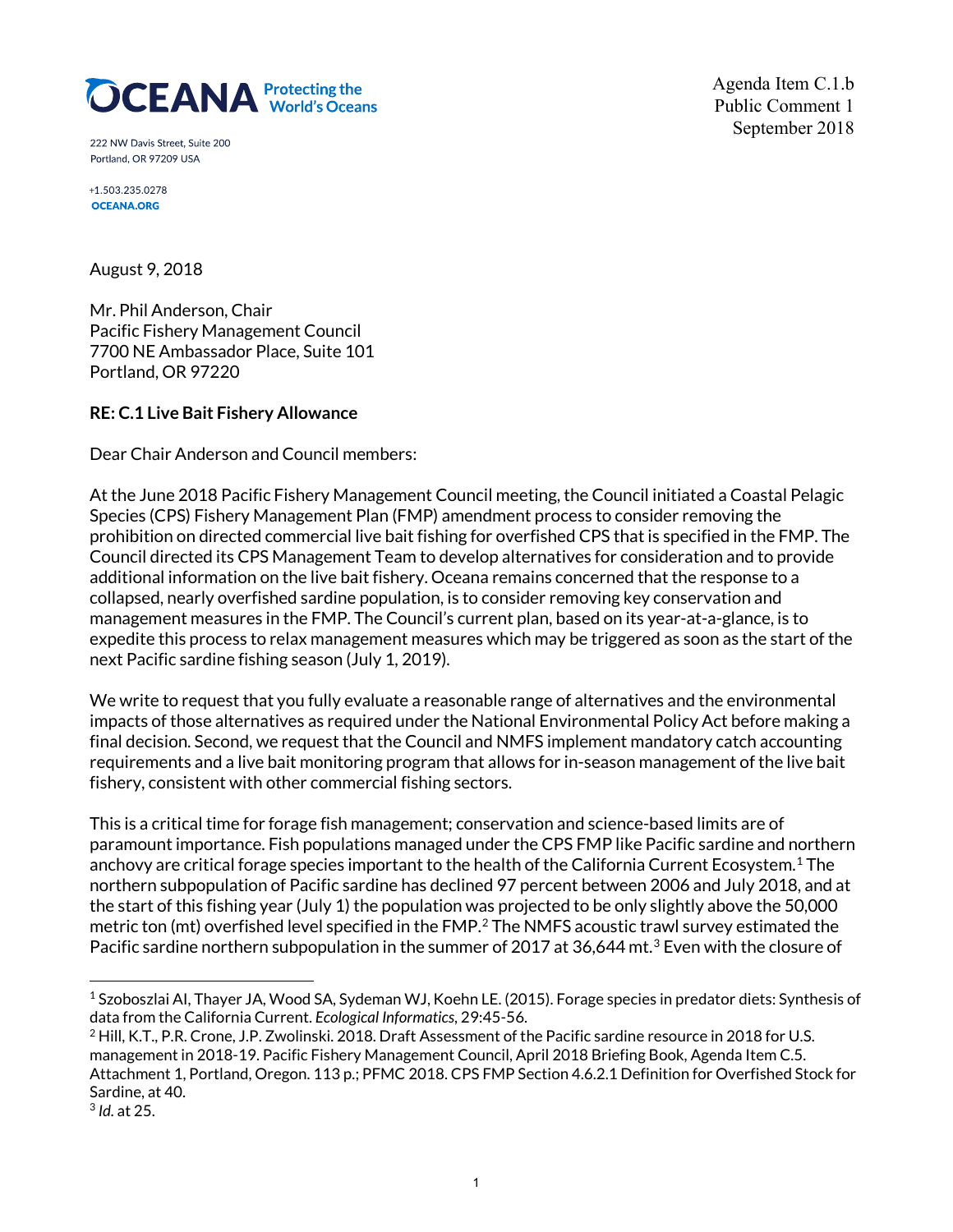Mr. Phil Anderson, PFMC CPS FMP Amendment 17: Live Bait Allowance Page 2 of 4

the directed commercial sardine fishery, the population continues to decline and shows no evidence of recovery. Overall forage fish abundance is now low, with the Pacific sardine population approaching an overfished condition<sup>[4](#page-1-0)</sup> and anchovy at relatively low levels.

Rebuilding overfished populations is a cornerstone of the Magnuson-Stevens Fishery Conservation and Management Act. The Magnuson-Stevens Act requires that FMPs "contain the conservation and management measures . . . necessary and appropriate for the conservation and management of the fishery, to prevent overfishing and rebuild overfished stocks, and to protect, restore, and promote the long-term health and stability of the fishery."<sup>[5](#page-1-1)</sup> For an overfished population, an FMP must "contain conservation and management measures to prevent overfishing or end overfishing and rebuild the fishery."<sup>[6](#page-1-2)</sup> Further, rebuilding measures must specify a time for rebuilding the stock that is "as short as possible" and may not exceed ten years, unless, *inter alia*, the biology of the stock or other environmental conditions will not allow rebuilding within ten years.<sup>[7](#page-1-3)</sup> Overfishing restrictions and recovery benefits must be fairly and equitably allocated among sectors of the fishery.<sup>[8](#page-1-4)</sup>

Accordingly, the CPS FMP states if sardine are overfished, "no directed fishing" is allowed and that the Council "is required to minimize fishing mortality on an overfished stock to the extent practicable and to undertake a rebuilding program which may be implicit to the harvest control rule or explicit."<sup>[9](#page-1-5)</sup> Further, the CPS FMP has established goals for setting incidental catch allowances for overfished stocks, stating:

In order of priority, the Council's goals in setting incidental catch allowances for overfished stocks should be to (1) minimize fishing mortality on overfished stocks, and (2) minimize discards of overfished stocks. Incidental catch allowances for overfished stocks should approximate rates of incidental catch when fishing is conducted in a manner that minimizes catch of the overfished stock.<sup>[10](#page-1-6)</sup>

The FMP states, "The Council must set incidental catch allowances for all overfished stocks"<sup>[11](#page-1-7)</sup> and the FMP specifies that the incidental catch allowance for overfished stocks taken in the commercial fisheries must be set no higher than 20 percent, and for the live bait fishery, it must be "set to no more than 15 percent of landed weight."<sup>[12](#page-1-8)</sup>

These important measures of the FMP are intended to meet the MSA requirements to rebuild overfished stocks. It remains unclear what alternative measures the Council intends to use to meet the rebuilding requirements of the MSA if current safeguards are removed or relaxed, as is being considered with Amendment 17. Rather than simply deferring such a decision to the

<span id="page-1-0"></span><sup>4</sup> 50 CFR § 600.310(e)(2)(i)(G) (explaining that "[a] stock or stock complex is approaching an overfished condition when it is projected that there is more than a 50 percent chance that the biomass of the stock or stock complex will decline below the MSST within two years").

<span id="page-1-1"></span> $5$  16 U.S.C. § 1853(a)(1)(A).

<span id="page-1-2"></span><sup>6</sup> *Id.*§ 1853(a)(10).

<span id="page-1-3"></span><sup>7</sup> *Id.* § 1854(e)(4)(A)(i).

<span id="page-1-4"></span><sup>8</sup> *Id.* at 1854(e)(4)(B).

<span id="page-1-5"></span><sup>9</sup> PFMC 2018. CPS FMP Section 4.6.2.1 Definition for Overfished Stock for Sardine, at 40.

<span id="page-1-6"></span><sup>10</sup> *Id.* at 48.

<span id="page-1-7"></span> $11$  *Id.* 

<span id="page-1-8"></span><sup>12</sup> *Id.* at 47, section 5.1.1 (incidental catch allowance for overfished stocks in the commercial fishery) and section 5.1.4 (incidental catch allowance for overfished stocks in the live bait fishery).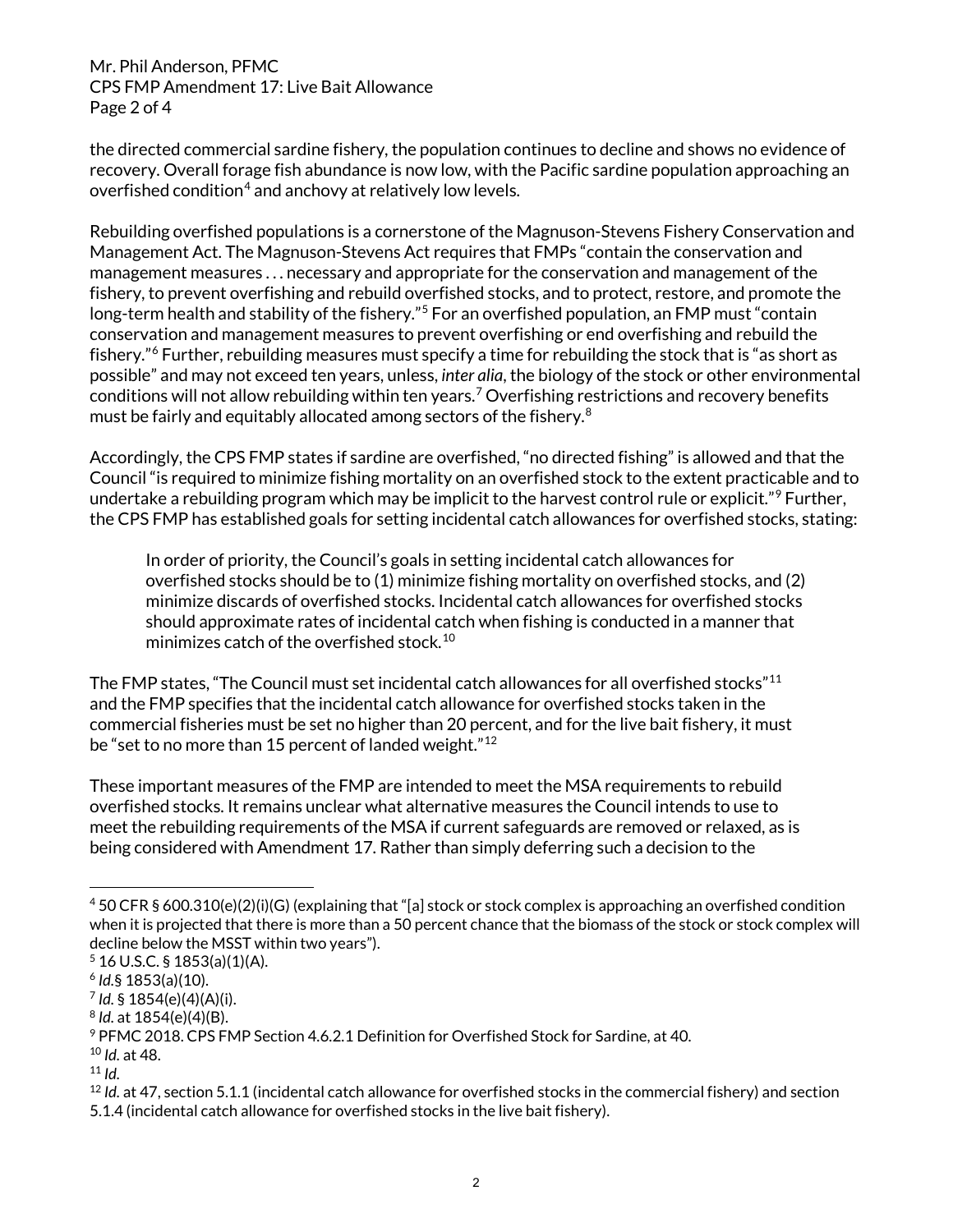Mr. Phil Anderson, PFMC CPS FMP Amendment 17: Live Bait Allowance Page 3 of 4

annual specifications process, and future rebuilding plans, the FMP amendment should explicitly specify the management measures that will be in place to ensure rebuilding of overfished stocks as required under the MSA.

## **Recommendations:**

Given the Council's direction toward a CPS FMP amendment to remove the current prohibition on directed live bait fishing on an overfished CPS stock and remove the live bait incidental catch allowance for overfished stocks, we request the following:

## **1. Prepare and analyze a reasonable range of alternatives and analyze the environmental impacts of those alternatives in accordance with the National Environmental Policy Act.**

The National Environmental Policy Act (NEPA) sets forth an environmental review process that is "intended to help public officials make decisions that are based on understanding of environmental consequences, and take actions that protect, restore, and enhance the environment."[13](#page-2-0) To achieve this goal, NEPA requires federal agencies to fully consider and disclose the environmental consequences of an agency action before proceeding with that action.<sup>[14](#page-2-1)</sup> Agencies' evaluation of environmental consequences must be based on scientific information that is both "[a]ccurate" and of "high quality."[15](#page-2-2) In addition, federal agencies must notify the public of proposed projects and provide the public the opportunity to comment on the environmental impacts of their actions.[16](#page-2-3) 

An environmental impact statement ("EIS") is required for all "major Federal actions significantly affecting the quality of the human environment."<sup>[17](#page-2-4)</sup> It must provide a "full and fair discussion of significant environmental impacts and . . . inform decision makers and the public of the reasonable alternatives which would avoid or minimize adverse impacts or enhance the quality of the human environment.["18](#page-2-5) An agency may determine, after preparing an Environmental Assessment ("EA") and Finding of No Significant Impact ("FONSI"), that preparation of an EIS is unnecessary. However, an agency may rely on an EA/FONSI only if its proposed action will not have significant environmental effects.[19](#page-2-6) 

In this instance, the proposed FMP amendment alters the very mechanisms by which the Council will prevent overfishing and rebuild overfished forage species for the foreseeable future. Far from having no effect, the changes to the FMP will shape and control management of species vital to supporting the entire California Current ecosystem. The Council and NMFS should not rush to final action and ignore required environmental analyses. The environmental review should include:

• An evaluation of alternative management approaches to accomplish rebuilding objectives in the presence of a directed live bait fishery such as fishing seasons, area restrictions, and an annual

 $\overline{a}$ 

<span id="page-2-0"></span><sup>13</sup> 40 C.F.R. § 1500.1(c).

<span id="page-2-1"></span><sup>14</sup> *See id*. § 4332(2)(C); 40 C.F.R. §§ 1501.2, 1502.5.

<span id="page-2-2"></span><sup>15</sup> 40 C.F.R. § 1500.1(b).

<span id="page-2-3"></span><sup>16</sup> *See id.* § 1506.6.

<span id="page-2-4"></span><sup>17</sup> 42 U.S.C. § 4332(2)(C); 40 C.F.R. § 1501.4.

<span id="page-2-5"></span><sup>18</sup> 40 C.F.R. § 1502.1.

<span id="page-2-6"></span><sup>19</sup> 40 C.F.R. § 1508.13